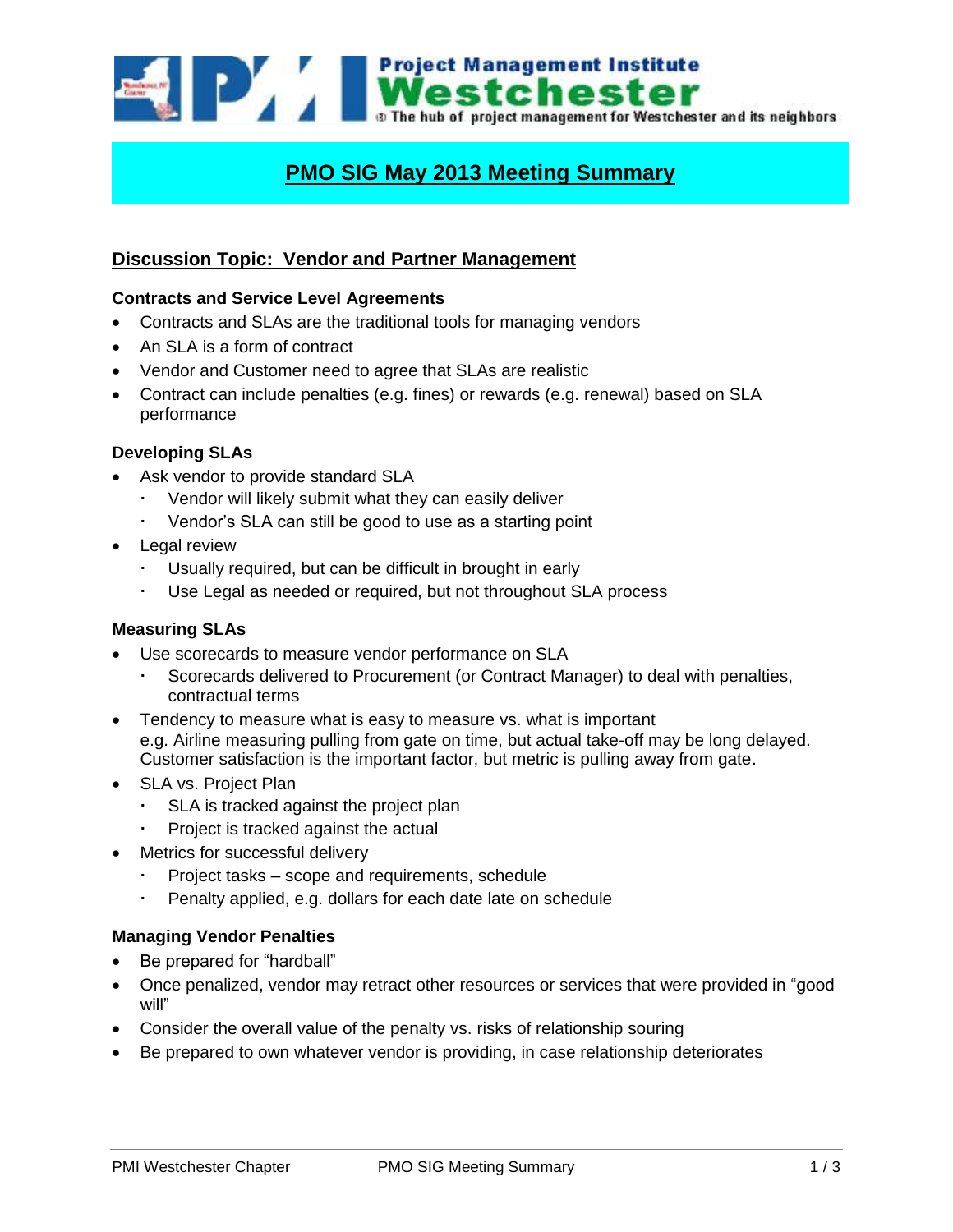

#### **Vendor Relationships**

- Partnership usually longer term relationship, more at stake
- Simple contract usually shorter term service

### **Request for Proposal or Request for Information**

- Use open-ended questions to get what you didn't know to ask specifically
- Test vendor's knowledge and experience in delivering what you need

#### **Vendor Selection**

- Tools and steps for vendor selection include:
	- Request for Proposal (RFP)
	- Short list criteria
	- In depth review for final selection
	- Negotiation
	- A few "dates" with vendor may be warranted before commitment (get to know closer, test relationship)
	- Amount of effort in selection process should be determined by length of service sought
		- A short term contract doesn't warrant all the time and effort of full selection process

#### **Changing Vendors**

- Usually a difficult choice to carry out
- Vendor #2 usually at advantage due to circumstances with Vendor #1 (e.g. if Level of Effort estimates or prices were problem, Vendor #2 can address these points specifically)
- Usually easier and better alternative to work out issues with current vendor before launching a vendor change effort

# **Next Meeting**

Next meeting is in June. Topic: TBD

# **PMO SIG Discussion Topics to Consider**

- 1. PMO Practice
	- a. PMO Resources Templates, Websites, etc.
- $\sqrt{\phantom{a}}$  b. PMO Best Practices to support learning and process improvement within project teams
- $\sqrt{ }$  c. Coordination to roll out Agile in your organization
	- d. PMO Governance and Portfolios
	- 2. PMO Promotion
		- a. Looking at the PMO from the Outside
		- b. PMO Promotion in the Academic World
		- c. Promoting the value of the PMO
		- d. Explaining the benefits of the PMO
	- 3. Organizing and Starting the PMO
		- a. Defining the Role of the PMO